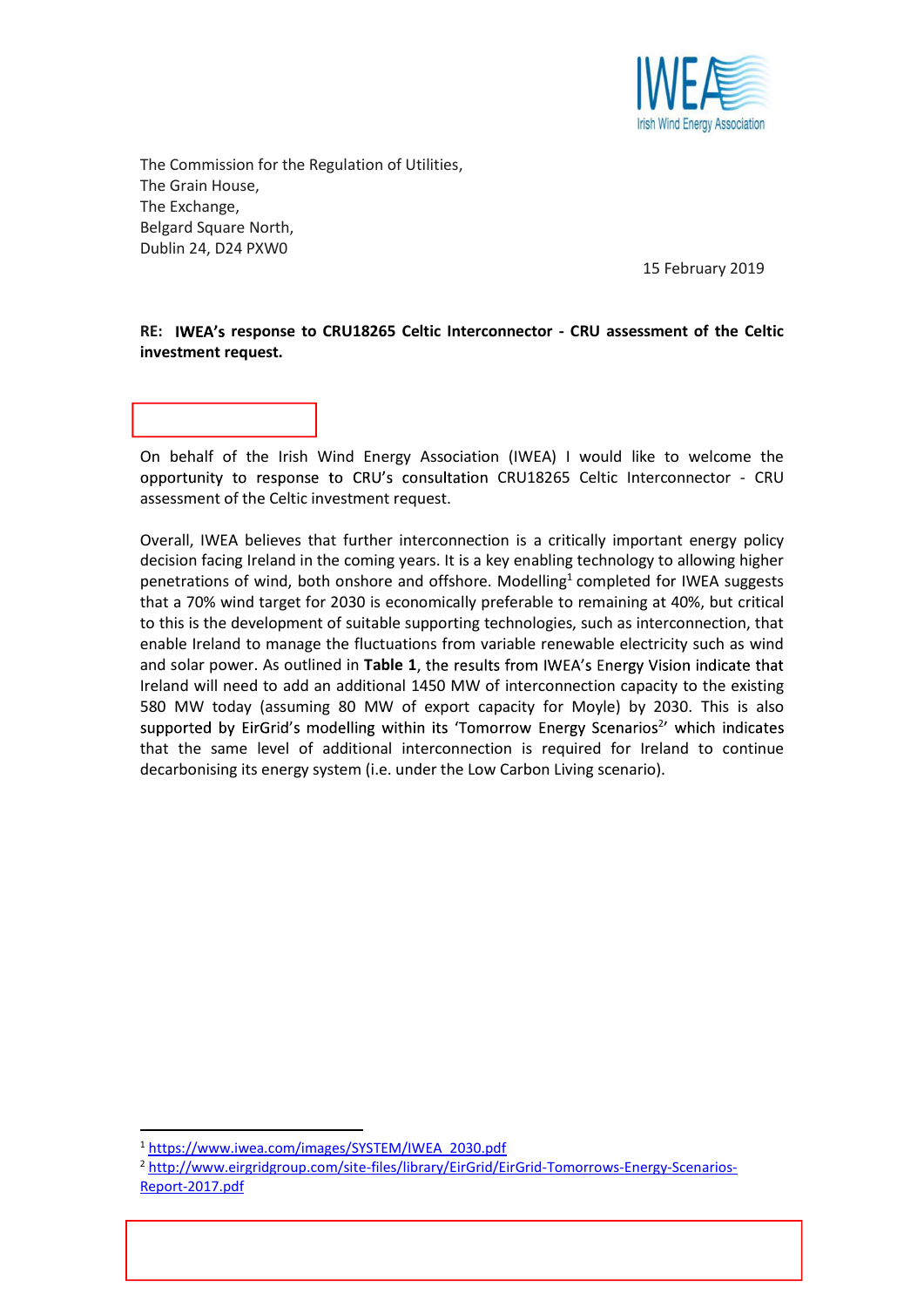

Table 1: Key technologies required for the Republic of Ireland (RoI) to reach a 70% renewable electricity target by 2030 without increasing the cost of energy for the consumer.

|                                         | <b>2020 Assumptions</b> | <b>Fossil Fuel 2030</b> | <b>Renewable Energy 2030</b> |
|-----------------------------------------|-------------------------|-------------------------|------------------------------|
| % RES-E                                 | 41%                     | 37%                     | 70%                          |
| % RES                                   | 13%                     | 15%                     | 25%                          |
| <b>Total Electricity Demand (TWh)</b>   | 31.9                    | 36.3                    | 38.8                         |
| Wind Power (MW)                         | 3,7007                  | 3,700                   | 8,000                        |
| Solar Power (MW)                        | 50                      | 50                      | 2,500                        |
| Interconnection (MW) - All Island       | 580                     | 580                     | 2,030                        |
| SNSP Limit - All Island                 | 75%                     | 75%                     | 90%                          |
| Min Gen (MW) – All Island               | 1,000                   | 1,000                   | 700                          |
| Electric Vehicles (nr)                  | $\mathbf{0}$            | $\mathbf 0$             | 426,000                      |
| <b>Heat Pumps (nr)</b>                  | $\overline{0}$          | $\mathbf{0}$            | 279,000                      |
| <b>Small Scale Battery Storage (MW)</b> | 0                       | 0                       | 400                          |
| Large Scale Battery Storage (MW)        | 0                       | $\mathbf{0}$            | 960                          |

A more detailed in-house analysis of the various measures in the Energy Vision indicates that additional interconnection is likely to be one the most important measures to allow more variable renewables onto the electricity system. The results from this analysis, which are presented in Figure 1, indicate that interconnection can reduce curtailment significantly and more than the equivalent capacity of electricity storage.

[Type here] IWEA Registered Office: Sycamore House, Millennium Park. Osberstown, Naas, Co. Kildare. Ireland.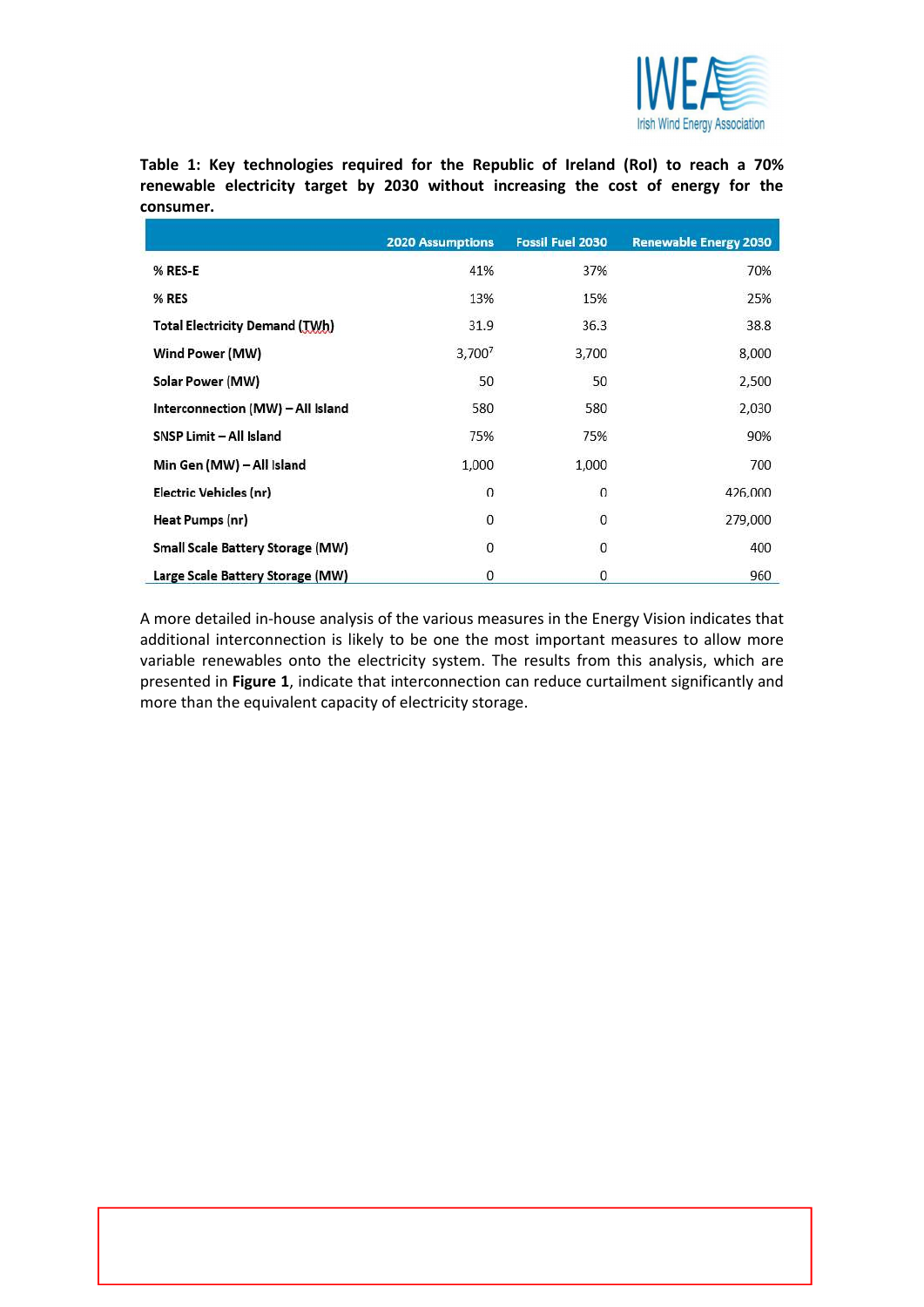





## Figure 1: An in-house analysis by IWEA comparing the curtailment mitigation benefits of interconnection and electricity storage for a hypothetical future Irish electricity system with very high levels of variable renewable electricity.

Additional interconnection could also improve capacity adequacy, reducing the need for additional conventional generation to replace retiring plant (sharing capacity across jurisdictions and better utilising renewables). This was evident within the analysis carried out in the IWEA Energy Vision. Also, interconnection has the potential to reduced wholesale market prices, as concluded in a 2017 study by UCC Study<sup>3</sup>.

. Building Celtic will create ties with the French market, allowing power to flow from the lower priced market to the higher. As noted in CRU18265, Celtic is of benefit to Ireland in a Brexit scenario. Connecting to France will ensure that Ireland remains connected to the single EU electricity market. Adding Celtic has a positive impact on the net welfare of all market participants in both jurisdictions, but wind farms in Ireland in particular see a very strong benefit.

The CRU notes in its consultation paper CRU18265 that Celtic has the potential to reduce curtailment of renewables in Ireland and reduce  $CO<sub>2</sub>$  emissions in both Ireland and France. This is a similar conclusion as IWEA's Energy Vision. In addition, balancing costs for wind are likely to be reduced. It's also likely that the cost of providing capacity and DS3 would be reduced as interconnectors can provide substantial volumes for little or no additional capital investment.

[Type here] IWEA Registered Office: Sycamore House, Millennium Park. Osberstown, Naas, Co. Kildare. Ireland.

<sup>&</sup>lt;sup>3</sup> https://www.feem.it/m/publications\_pages/ndl2017-037.pdf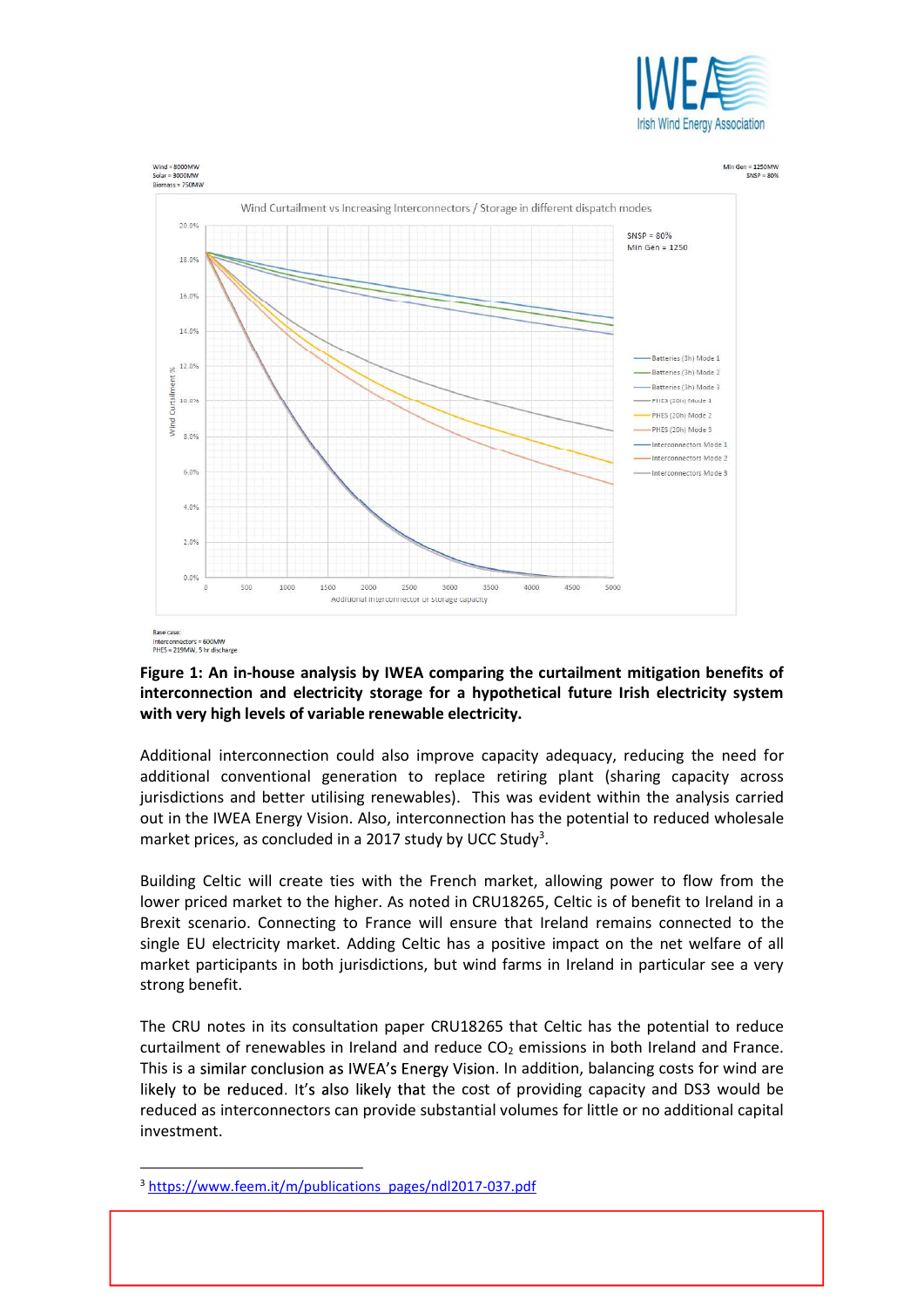

Whilst supportive of greater interconnection it is important that any project is cost effective, that both the risks and benefits are shared proportionately between the connecting markets and that interconnector policy is not viewed in isolation of other policy goals. In order to assess the merits of any new proposal it is critical that an interconnector project should be accompanied by a comprehensive, transparent and scrutable CBA that shows quantifiable benefits for consumers in their respective markets.

The CBA will also need to look at whole system costs including deep reinforcement costs, any knock-on effect on the wider market and any ramifications for energy policy goals such as Decarbonisation, Sustainability, Security of Supply and Competition. In addition, consideration should be given to the impact a project may have on wholesale trading regimes when selecting which Country/Market to connect with.

IWEA believes that more explicit policies should be considered by all relevant policy makers to ensure that the development of interconnection is as low risk and efficient as possible for developers, whether they are from the private sector or the TSO.

These could include:

- 1. Devise a clear regulatory framework (such as cap and floor, merchant or fully regulated) so that developers can clearly model the allocation of cost and risk;
- 2. Improve the Strategic Infrastructure Development planning process so that it has fixed timelines to a decision, and enable much greater collaboration and interaction between the Board and developers to iron out potential issues with projects early in the design and planning process;
- 3. Retaining the "case by case" approach to grid connection treatment for interconnection; these projects are rare, large, slow moving and generally interact very differently to standalone generation, so it makes sense to manage them individually;
- 4. Set a clear timeline and process for applying for and receiving regulatory approval for the cost benefit case of any particular interconnector;
- 5. Implement the new Maritime and Foreshore Amendment (MAFA) Bill to clarify how sea-bed land leases for interconnectors are issued and charged for; create a clear option for lease structure to enable developers to secure preliminary rights to allow a 5-10 year period to permit, finance and construct an interconnector; implement fixed timelines between applying for and receiving survey licences.
- 6. Ensure EU policies around electricity market coupling and efficient allocation of capacity on interconnectors are implemented in Irish law and market designs;
- 7. Work with France and the UK to align the interconnection development process with Ireland's own processes, so that both can proceed in parallel, with as few as possible interdependencies; preliminary and final approvals to proceed should be linked;
- 8. Begin work on a regulatory regime suitable for longer term interconnection which is likely to support mass export of renewable power from Ireland; such interconnection could be considered more as a long grid connection than a traditional interconnector, and will likely need to be regulated, funded and underwritten differently as a result; the UK OFTO regime is a useful comparator.

[Type here] IWEA Registered Office: Sycamore House, Millennium Park. Osberstown, Naas, Co. Kildare. Ireland.